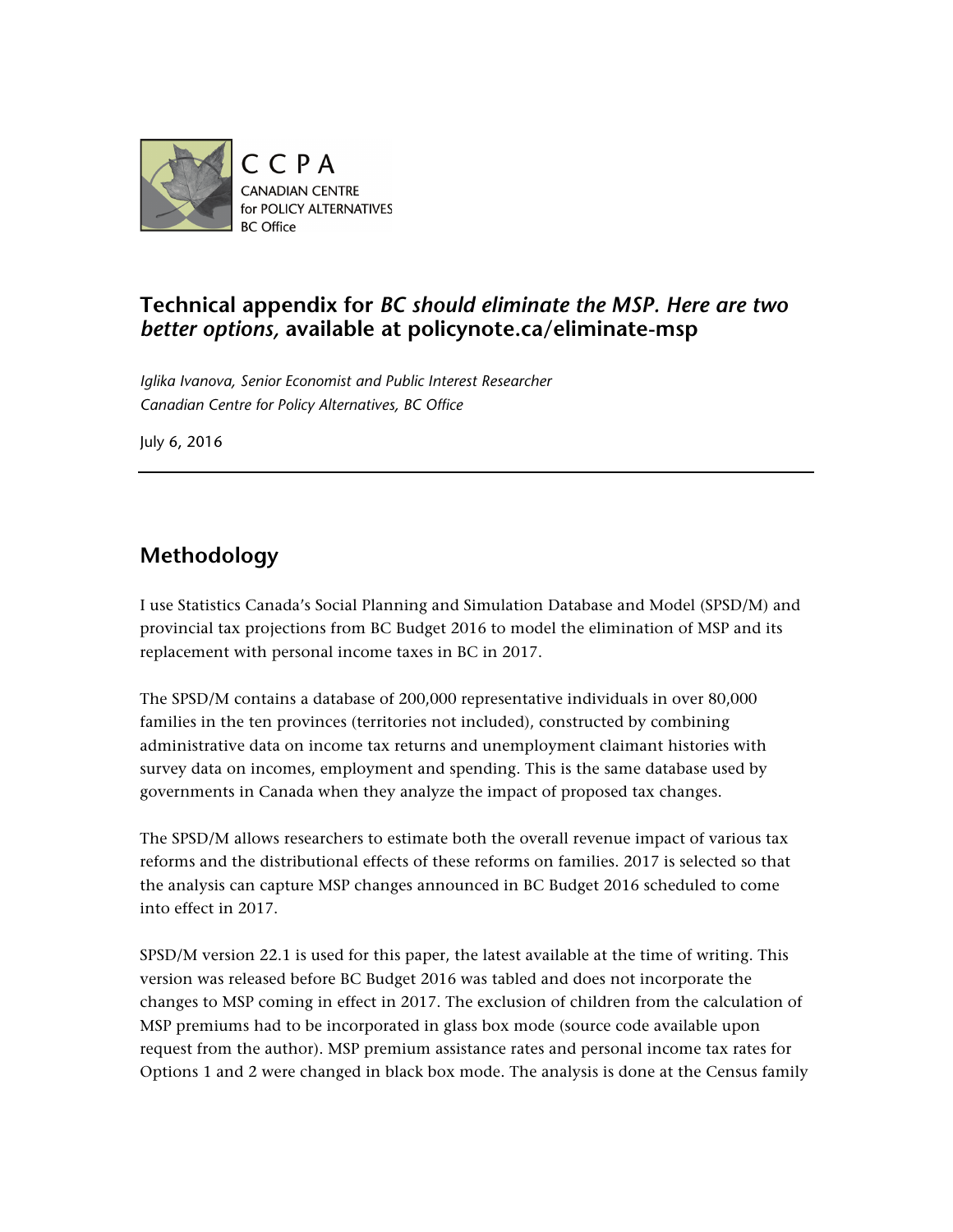level because MSP premiums are assessed based on Census family size (as of 2017, they will be based on the number of adults in each Census family).

There are data discrepancies between the SPSD/M and the BC Budget: the total amount of BC income taxes paid by individuals in 2017 from the SPSD/M (\$8,412 million) does not match the provincial income tax revenues projected in BC Budget 2016 (\$8,611 million for 2017/18). Some of that is due to the fact that the SPSD/M estimates are based on calendar years while the provincial budget reports tax revenues on an April to March fiscal year basis. To correct for SPSD/M's underestimation of provincial taxes reported, I adjust the net provincial revenue impact generated from SPSD/M in each reform option using the projection of provincial income taxes in BC Budget 2016 (SPSD/M revenue impacts are converted into a percent of the total SPSD/M income tax bill, and the percentage share then applied to income tax revenue projections from the BC Budget to arrive at a dollar estimate for the additional revenues generated by each tax option).

The SPSD/M is a static model and does not take into account any changes in taxpayers' behaviour in response to changes in their effective tax rates, which may affect the size of the provincial tax base and thus revenues from tax reform. However, I believe such behavioural effects to be relatively minor in this case.

In theory, behavioral effects reflect changes in economic behavior (such as a change in the number of hours worked) as well as changes in tax avoidance efforts (efforts to reduce taxable income by shifting compensation from wages and salaries to stock options, for example, or changing their tax planning strategies). In practice, there is little evidence of economic behavior effects. In their review of the literature, Diamond and Saez note that: "A number of studies have shown large and quick responses of reported incomes along the tax avoidance margin at the top of the distribution, but no compelling study to date has shown substantial responses along the real economic responses margin among top earners."<sup>1</sup>

However, it is important to remember that these behavioural responses (or elasticities) are not fixed parameters determined by individual preferences but depend to a large extent on the tax system, which can be reformed to reduce opportunities for tax avoidance.<sup>2</sup> Thus, empirical estimates based on a particular tax system may not apply to a hypothetical tax change in a different tax system or after reform to close tax loopholes.

For example, a recent Canadian study by Milligan and Smart finds that a large share of the estimated behavioural effects of provincial income tax increases is due to high-income taxpayers responding to income tax increases in their province by shifting income to lower-

 

 $1$  Peter Diamond and Emmanuel Saez. 2011. "The Case for Progressive Tax: From Basic Research to Policy Recommendations" *Journal of Economic Perspectives*, 25(4): 165-90.

 $^2$  Emmanuel Saez, Jeol Slemrod and Seth H. Giertz. 2012. "The Elasticity of Taxable Income with Respect to Marginal Tax Rates: A Critical Review." *Journal of Economic Literature,* 50(1): 3-50.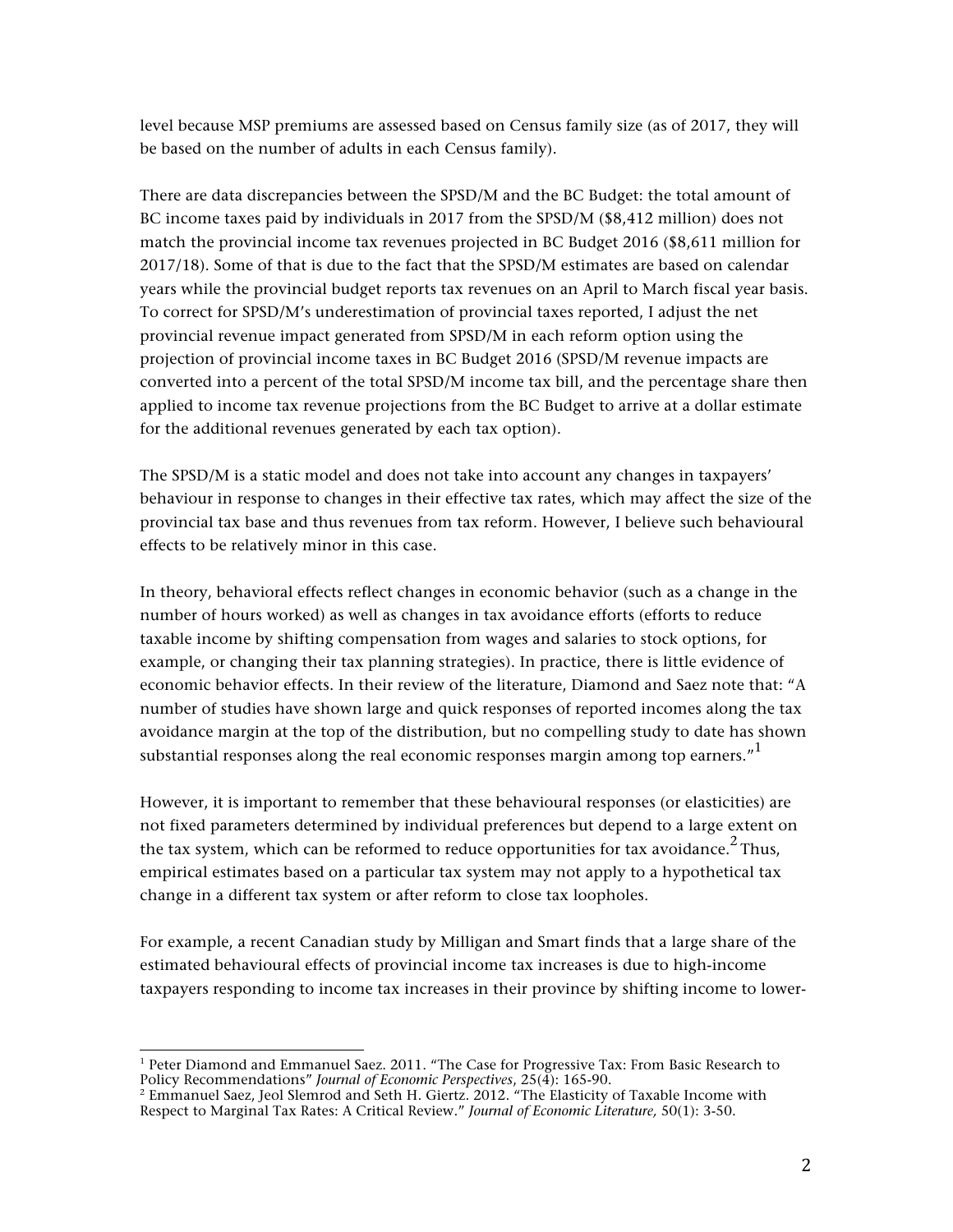tax provinces, specifically Alberta.<sup>3</sup> However, a number of federal and provincial changes since the period analyzed by Milligan and Smart have reduced the opportunities for highincome taxpayers to shift income and engage in so called aggressive tax planning. These changes include substantial personal tax increases in Alberta, increased federal resources for tax enforcement in Canada's Budget 2016, and administrative changes making it harder to set up Alberta Family Trusts.<sup>4</sup> These developments have reduced the behavioural effects of provincial income tax changes in Canada, making them less of a concern for my analysis.

It should, however, be noted that the modeling results presented here are not exact calculations but estimates of the level of magnitude of additional revenues that can be raised with the changes outlined in Options 1 and 2.

## **A note on the MSP and First Nations in BC**

 

As of July 2013, the First Nations Health Authority covers the MSP payments for First Nations residents of BC (with Status) under a group plan. Previously, they were covered through Health Canada's First Nations and Inuit Health Branch.

Importantly, not all First Nations people have status under the Indian Act. However, those who do would not personally see direct savings as a result of the elimination of MSP and may experience a tax increase if their individual off-reserve taxable income is more than \$21,000 per year. According to Ministry of Health data released through an FOI, about 8% of BC residents covered by MSP were First Nations. A number of them have incomes low enough to qualify for premium assistance, and so would not be affected by the personal income tax increases in Option 1 and 2.

## **Option 2: Would employers pass the business tax to employees?**

The distributional analysis presented in Figures 2 and 3 of the report assume that the proposed business tax is entirely paid by employers and does not affect family incomes. However, economic theory stipulates that business taxes aren't necessarily paid by business owners but may be passed on to employees through lower wages or customers through higher prices. The analysis of tax incidence studies the distribution of the tax payment across different groups. This distribution (or incidence) depends on the characteristics of the

<sup>3</sup> Kevin Milligan and Michael Smart. 2015. "Provincial Taxation of High Incomes: The Effects on Progressivity and Tax Revenue." In David Green, W. Craig Riddell and France St-Hilaire, eds. *Income Inequality: The Canadian Story.* Montreal: IRPP.

<sup>4</sup> Thanks to Kevin Milligan for flagging the administrative changes to Alberta Family Trusts (and that these were one of the primary vehicles for shifting taxes on capital income in the 2000s) and reforms to reduce the tax advantages of Canadian Controlled Private Corporations in an email exchange.